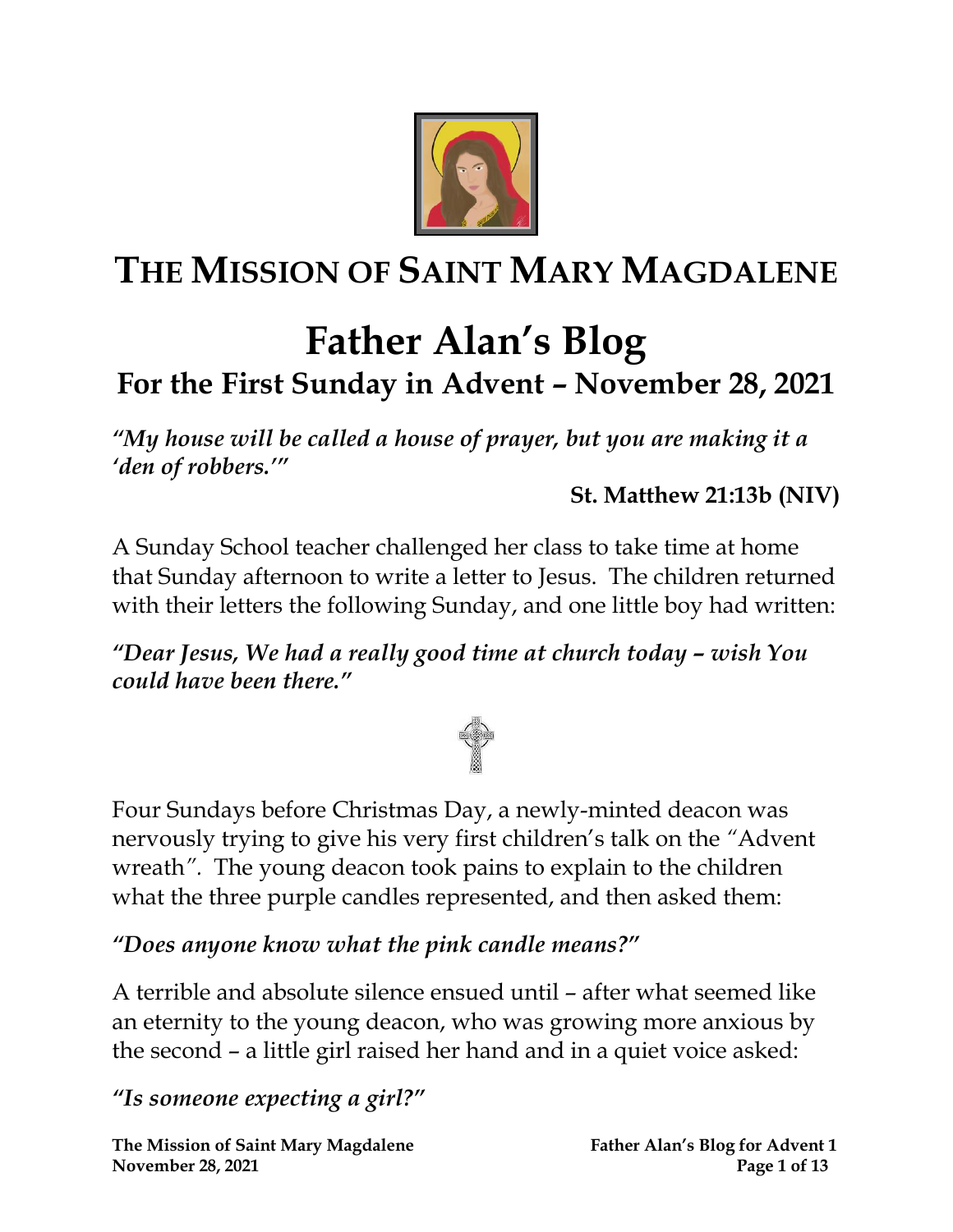

I would like to take this opportunity to wish everyone reading this message a most blessed and:



Because today (being the "First Sunday in Advent"), marks the start of a new Church year – a good time to remind ourselves, as Christians, that we should seek to share in the Church's preparation for:



**the coming Christmas feast of the birth of our Lord and Saviour Jesus Christ.**



**(Which is why we use Advent candles, by the way.)**

However, today we should also be reminded that:



**Jesus Christ is coming again with power and with great glory.**

And nothing in the history of this planet will be able to compare with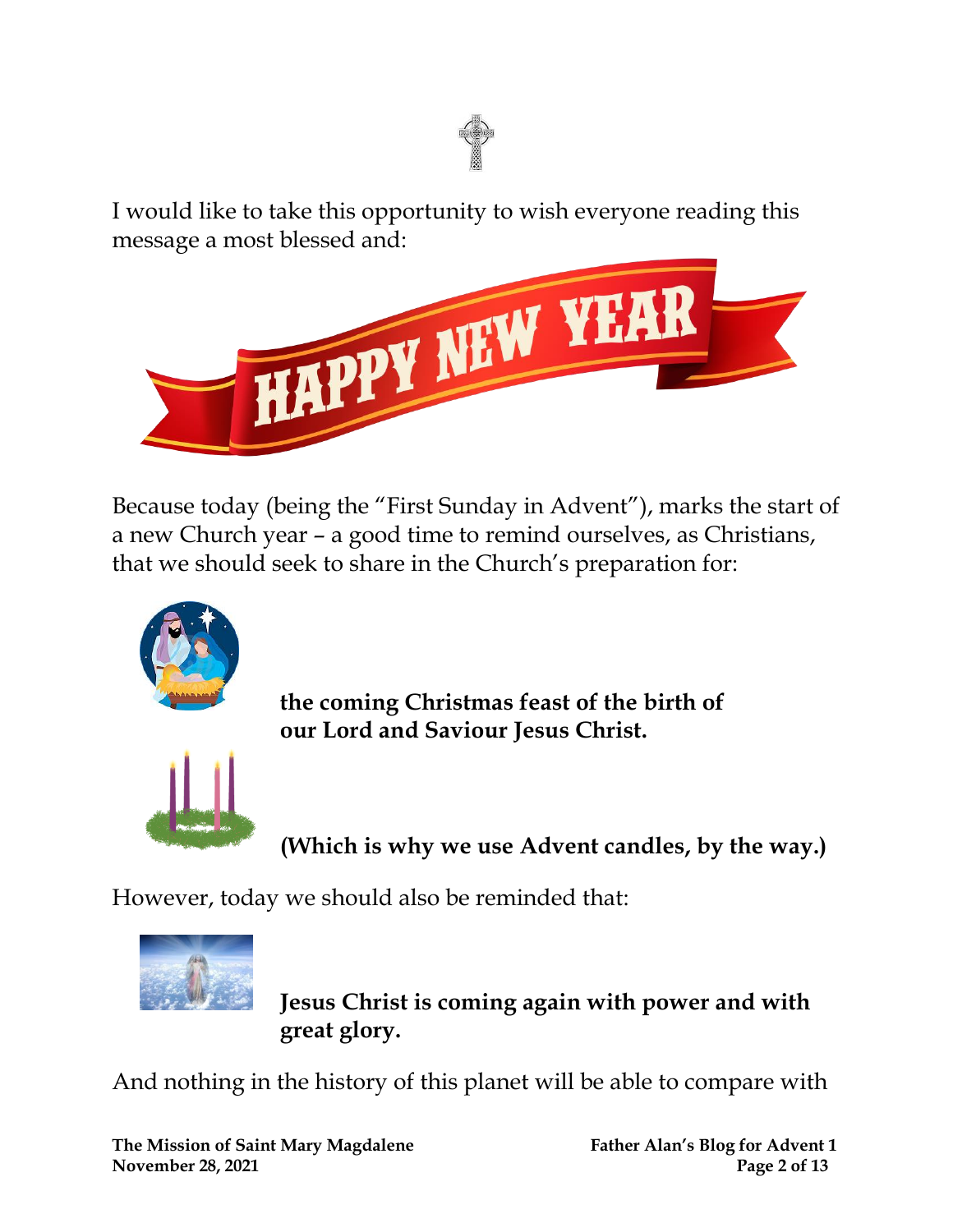the majesty of that day! Bearing this in mind, St. Paul gives us a "foretaste" of sorts (1 Corinthians 15:51-52):

*"Listen, I tell you a mystery: We will not all sleep, but we will all be changed—in a flash, in the twinkling of an eye, at the last trumpet. For the trumpet will sound, the dead will be raised imperishable, and we will be changed."*

Thus, today – **right now**, in fact – we should **resolve to consecrate** the entire coming year to God. As St. Paul exhorts us (2 Corinthians 6:2b):

## *"…now is the time of God's favour, now is the day of salvation."*

Now, I fully realize that this may sound a bit like an invitation to make a New Years' resolution – because, in fact, it is! Accordingly, this First Sunday in Advent, let's resolve that the whole of the coming year may be one of:



all performed to the Glory of God.

**The Mission of Saint Mary Magdalene Father Alan's Blog for Advent 1 November 28, 2021 Page 3 of 13**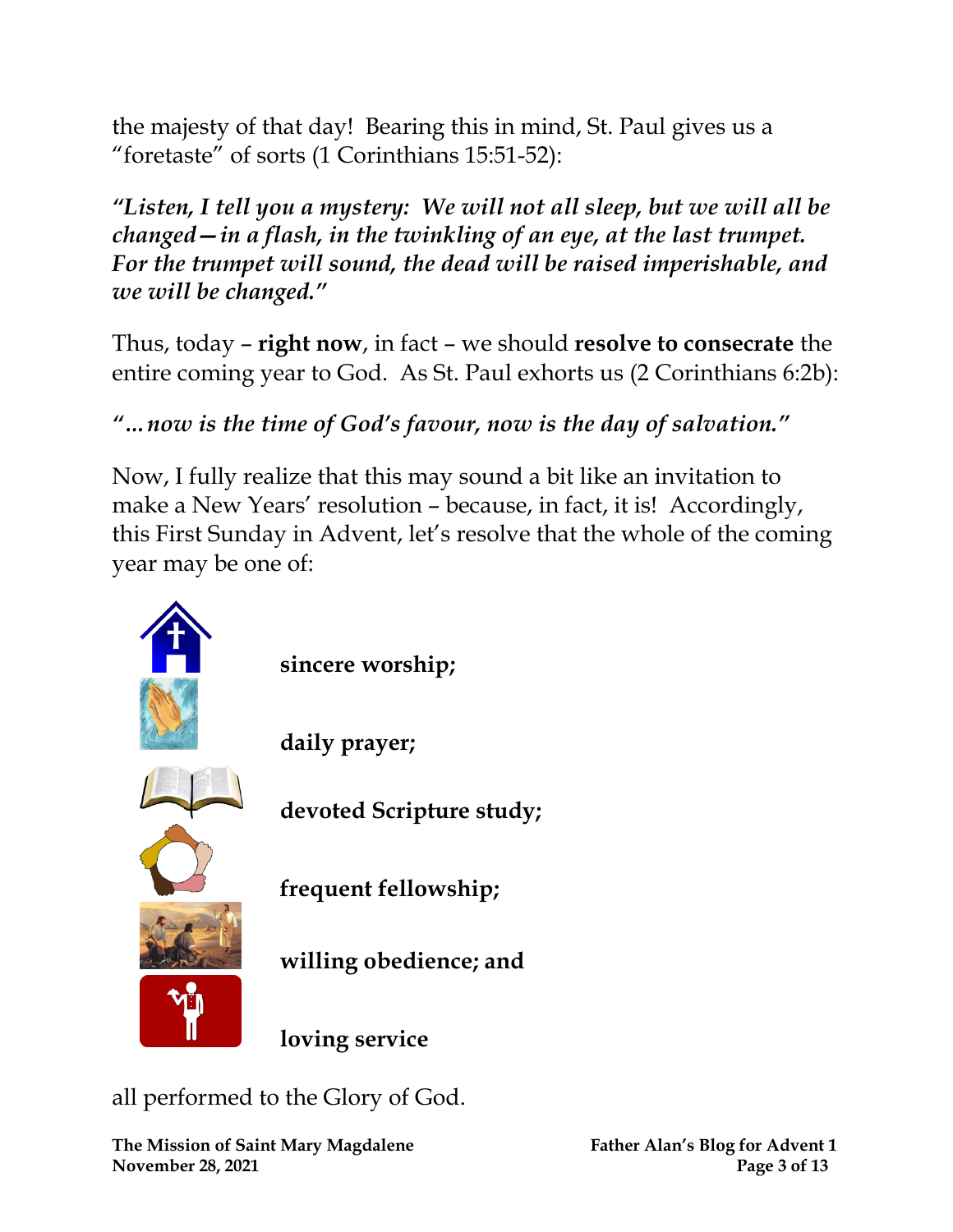

But where to begin?

Perhaps it might make sense to take stock of our own situation. Let's earnestly ask ourselves whether we are making progress in our own spiritual journeys (that is, our earthly walks with Jesus Christ). And to help us in this endeavour, let's take a moment and think back to this day one year ago. Indeed, so much has happened since then, but:



### **Has our prayer life deepened?**

 **Do we read our Bibles more frequently and with greater interest?**



 **Do we make every effort to come together for sincere worship?**



 **And for hearty fellowship?**



 **Do we seek the best for ALL others – both Christian and otherwise?**



 **Are we doing everything in our power to live lives worthy of being called disciples of Jesus Christ?**



 **Are we turning to Jesus more and more when we fail?**



 **Do we seek more often His will for our lives?**



 **Are we striving to bring other people to meet Jesus?**



 *So, how are we doing – compared to one year ago?*

**The Mission of Saint Mary Magdalene Father Alan's Blog for Advent 1 November 28, 2021 Page 4 of 13**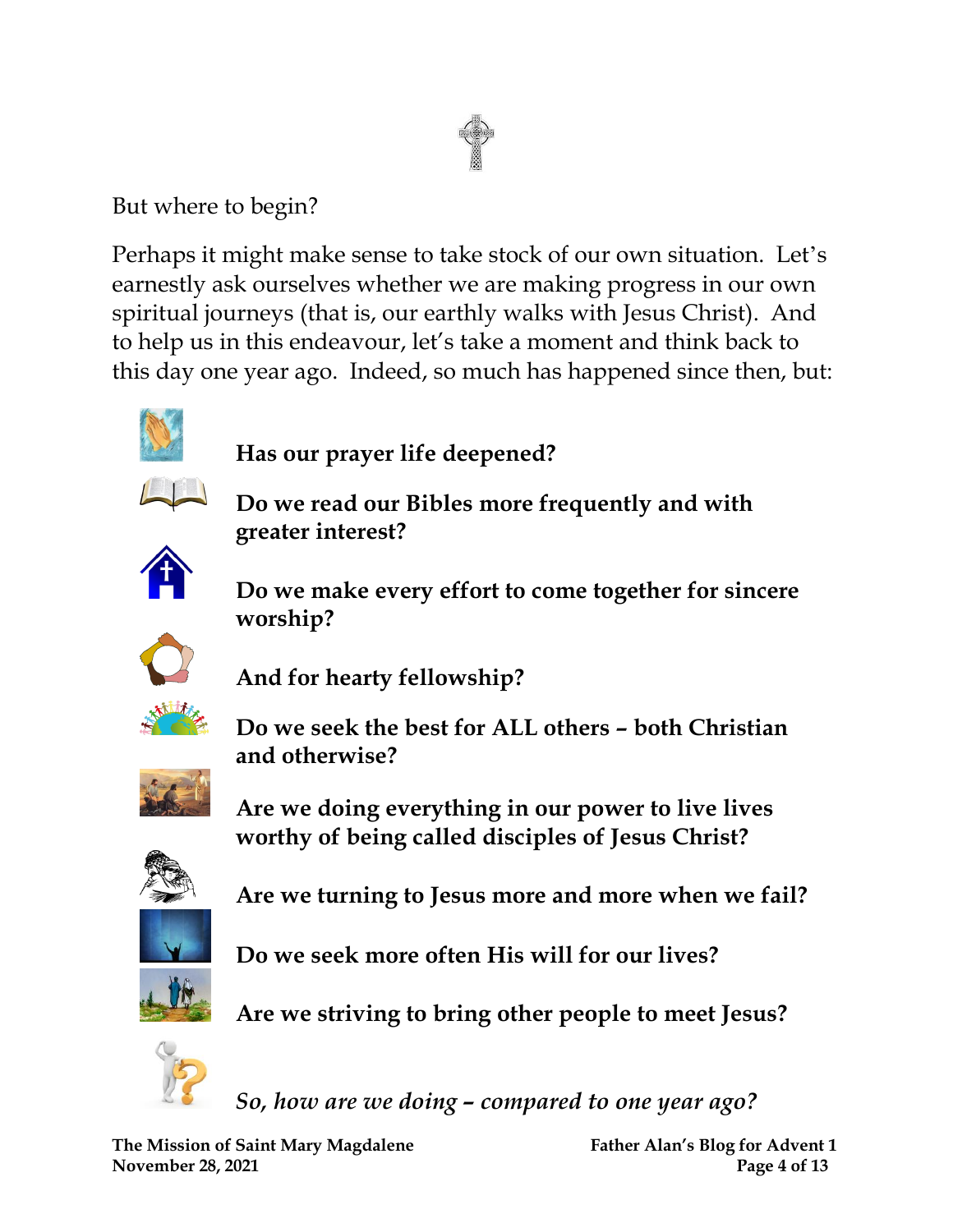As part of today's Epistle Lesson (Romans 13:8-14) St. Paul provides us (in verses 8-10) with a good checklist of sorts:

*"Let no debt remain outstanding, except the continuing debt to love one another, for he who loves his fellowman has fulfilled the law. The commandments, 'Do not commit adultery,' 'Do not murder,' 'Do not steal,' 'Do not covet,' and whatever other commandments there may be, are summed up in this one rule: 'Love your neighbour as yourself.' Love does no harm to its neighbour. Therefore, love is the fulfillment of the law."*

Yet, St. Paul goes further – for he gives us not only the reasons **WHY** we are to love, but (in verses 11-14) he also shows us **HOW** to love:

*"And do this, understanding the present time. The hour has come for you to wake up from you slumber, because our salvation is nearer now than when we first believed. The night is nearly over; the day is almost here. So let us put aside the deeds of darkness and put on the armour of light. Let us behave decently, as in the daytime, not in orgies and drunkenness, not in sexual immorality and debauchery, not in dissension and jealousy. Rather, clothe yourselves with the Lord Jesus, and do not think about how to gratify the desires of the sinful nature."*

In this passage, the certain coming of the end of the present age is given by St. Paul as a **motivation for godly living**. In short, then, let's make no mistake about it:



**Jesus IS coming back – and sooner than we realize.**

And so the question remains:



**Will we be ready?**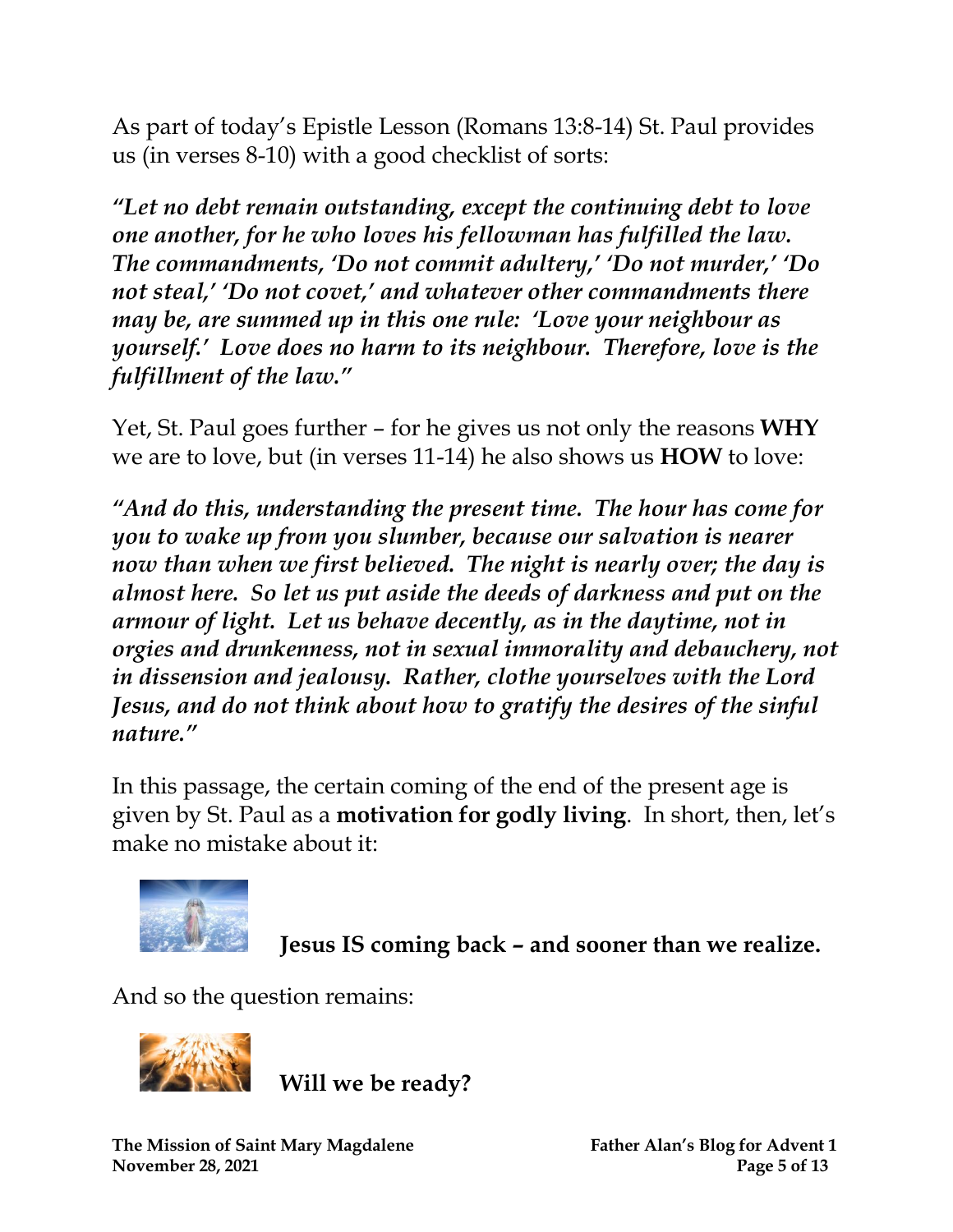

**Or will we be more like the dove sellers and the moneychangers in God's temple in Jerusalem in today's Gospel Lesson (St. Matthew 21:1-13)?**

You see, all the buying and selling that we read about took place in the large, outer "Court of the Gentiles" (because non-Jews – being so inferior, or "dog-like", to the Jewish mind – were not allowed closer access to the temple itself). The "Court of the Gentiles" was huge – covering several acres, in fact; thus, it easily accommodated a large number of visiting "pilgrims". Unscrupulous merchants sold doves at greatly inflated prices to these pilgrims, or "out-of-towners", most of whom had travelled long distances to worship and make sacrifices at God's temple in Jerusalem and, therefore, were unable to bring their own animals to sacrifice. Similarly, the moneychangers did not give fair exchange on the foreign currency of these pilgrims so that they could buy the doves they needed to sacrifice. Hence, both the merchants and the moneychangers were, in effect, **ripping off God**.

And what was His (that is, Jesus') reaction?



**He immediately hurled them out of His temple.**

Correspondingly, what St. Paul has to say to us (1 Corinthians 6:19-20) should serve as a stern warning to those who choose to desecrate God's temple today:

*"Do you not know that your body is a TEMPLE of the Holy Spirit, who is in you, whom you have received from God? You are not your own; you were bought at a price. Therefore, honour God with your body and in your spirit, which are God's."*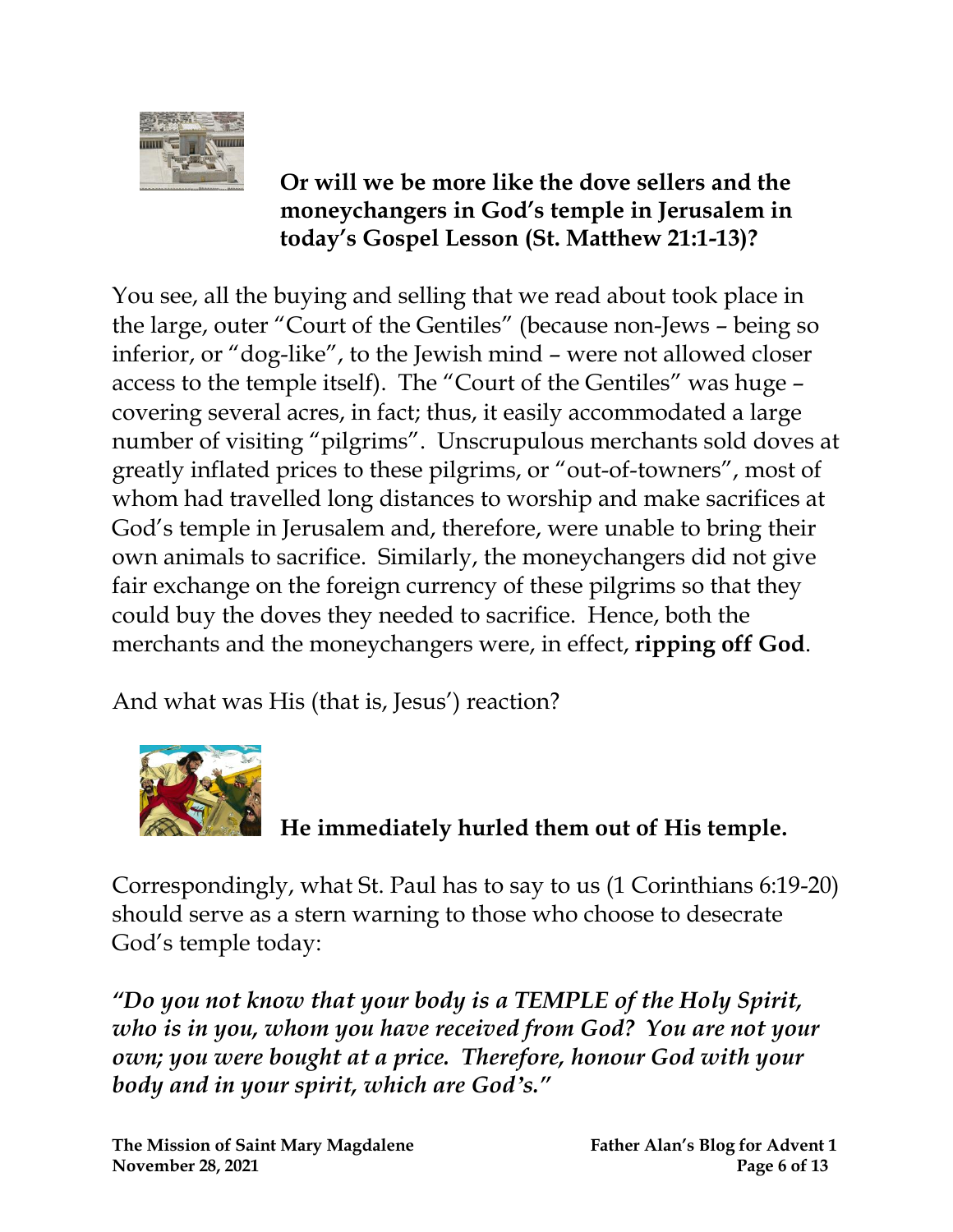Consequently, I really need to ask:



 **Do we honour God with the temple He has given us?**



 **Do we see all others as temples of God's Holy Spirit?**



 **Do we believe that** *ALL OTHERS* **were made in the image of God?**

If not, the message to us, then, is quite clear:



 **When Jesus returns a second time, we will have our own temples…um…"cleansed".**



For like I said, this is Advent – the season observed as a time of **preparation**, not only for:



 **Christmas (that is, the birth of Jesus Christ),**

But also for:



 **the Second Coming of our Lord Jesus Christ as**  *JUDGE* **at the Last Day – His "Second Advent".**

Thus, Adventide should be a good time to take stock of where we are in our earthly walk with Jesus. More to the point, Advent is an

**The Mission of Saint Mary Magdalene Father Alan's Blog for Advent 1 November 28, 2021 Page 7** of 13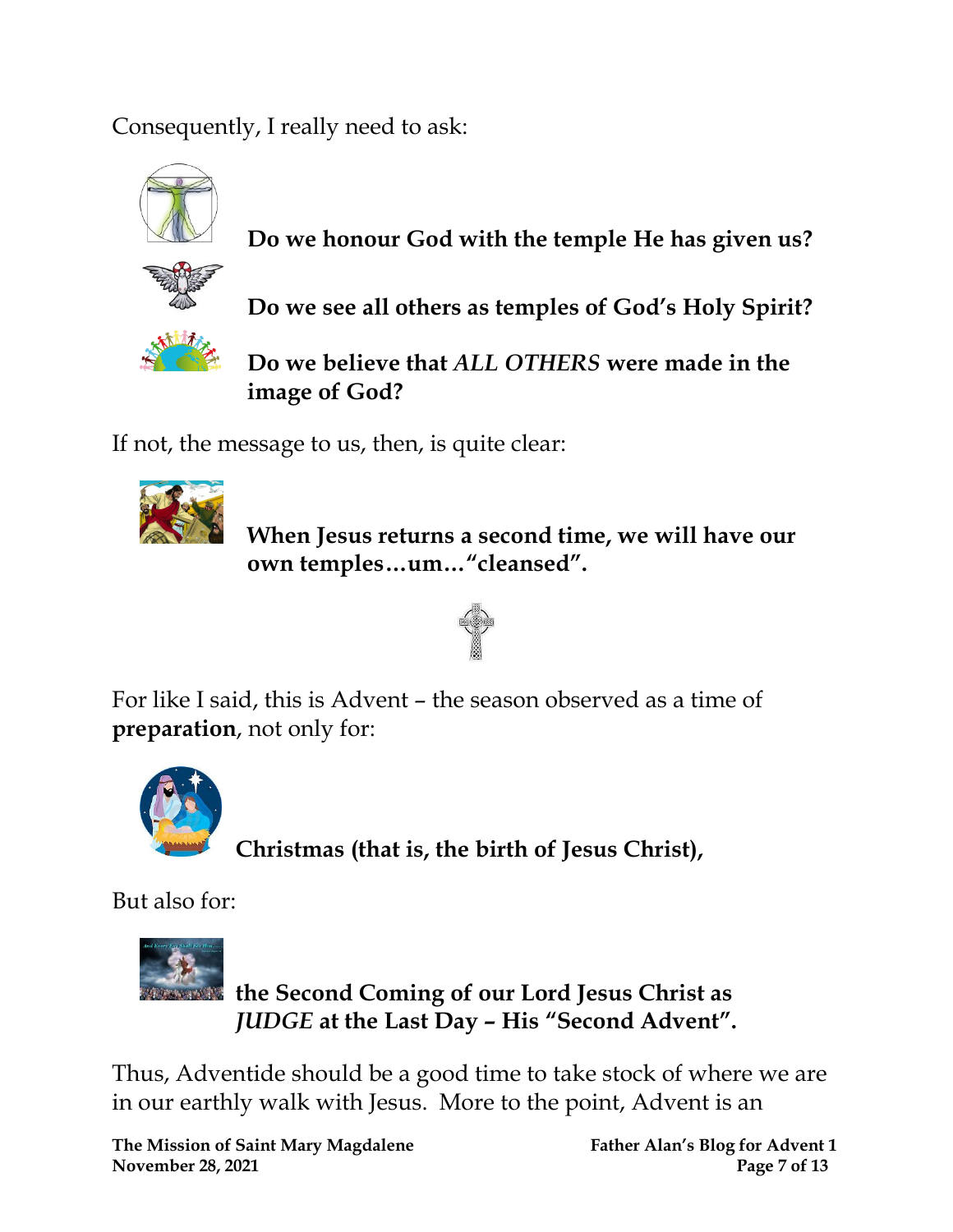**excellent** time to examine and to make spiritual resolutions about the things that are weighing us down and causing us to avert our eyes from our Lord and Saviour Jesus Christ, as He urges us on to take the next step. So, we have a choice to make, don't we? Either to:



And yet, we can't undo what's already been done (even if we'd like to!), so what are we to do? Ah, that's the million dollar question. But the good news is, there is only **one** answer **and His name is Jesus**. He Who is to be our **Judge** is also our **Saviour**. Simply put, Jesus allows **"do-overs"** for the truly penitent – for His is the Gospel of the **"Second Chance"**. Accordingly, Adventide is the "Prime Time" to ask a forgiving God for a second chance.



**Call it a New Year's "do-over" , if you will.**

**Or, better still, let's ask God for a Divine "make-over".**

But just where do we start?



**I think that the heart is as good a place as any.**

In the very first stanza of the Christmas carol, "Joy to the World", we are urged to:

**The Mission of Saint Mary Magdalene Father Alan's Blog for Advent 1 November 28, 2021 Page 8 of 13**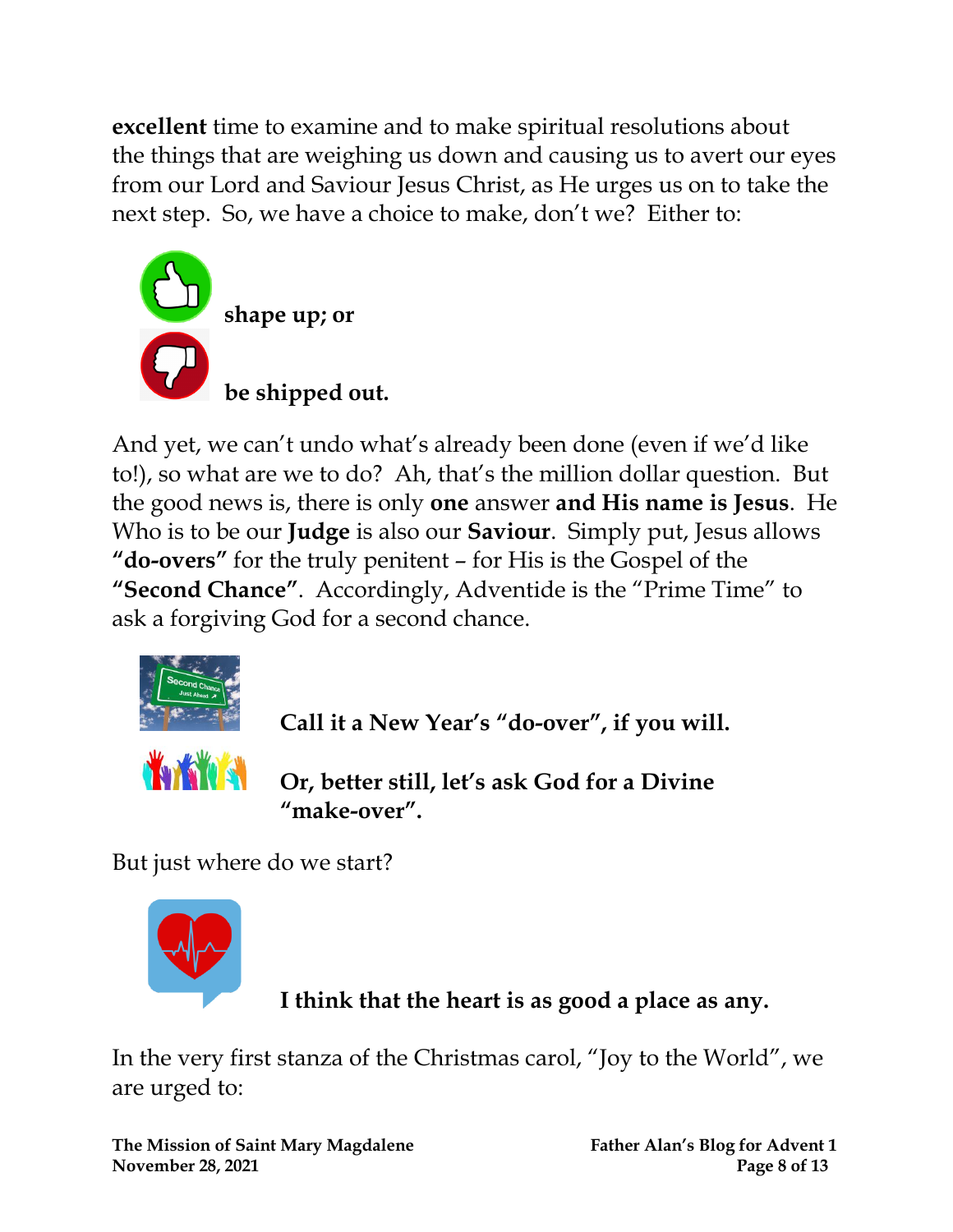#### *"Let every heart prepare Him room."*

As we know, the first time He came to earth, Jesus was born in a manger. In other words, the Omnipotent (or "All-Powerful") God:



**Who could not be hurt,**

(that is to say, could not feel any:



**hunger, or**

**thirst, or** 

**pain**),

willingly chose to leave the splendour of Heaven to be born of:



**a teenage girl;**



**as a weak, defenseless, flesh-and-blood baby;**



**in a smelly, stable-like grotto; and** 



**laid down in a sullied feed trough – for** *animals***.**

**A baby in a…a…***manger*?!? The very thought of it pains my spirit.

**The Mission of Saint Mary Magdalene Father Alan's Blog for Advent 1 November 28, 2021 Page 9** of 13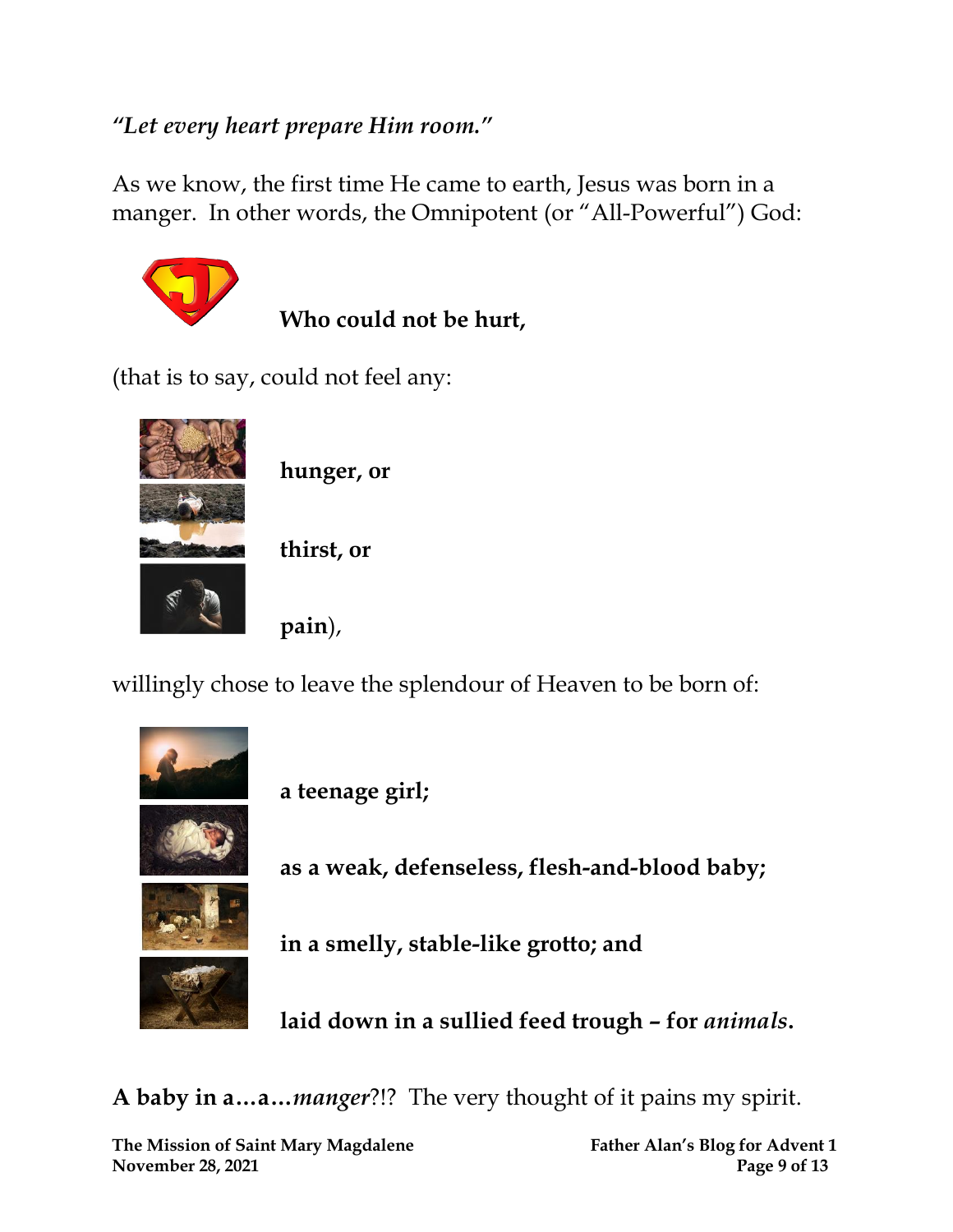

Nowadays, most expectant parents take great pains to prepare where they are going to lay their precious new baby:



And here Mary, **barely more than a baby herself**, had to lay her new infant, "The Salvation of Mankind", in a dirty, smelly, old feed box.

Now, I know firsthand – from having to clean them out – that, over time, mangers can become filled with things that shouldn't be there. Animals, you see, aren't too clean or intelligent. Animals, though, are excused – **we are not**. And that's why God came to earth – **to DIE for us, miserable sinners all**. (True, Jesus was raised on the third day so that those who believed in Him would inherit eternal life; but first, before He could be raised to new life, **Jesus had to DIE**.)

So, let us take a few moments to picture it: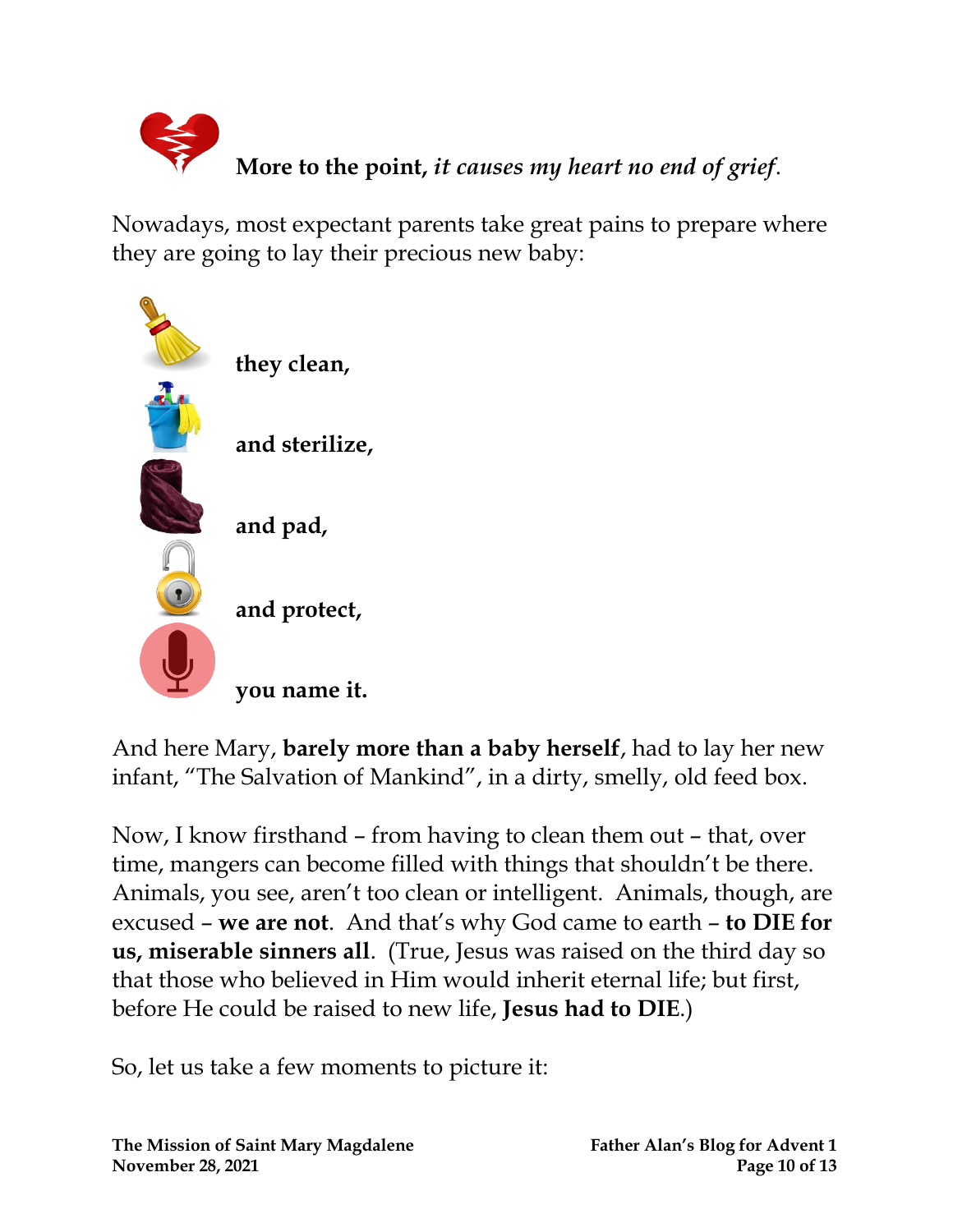

 **a weak, defenseless baby,**

 **in a soiled manger,**



 **in a malodourous cavern,**

 **Whose sole purpose in life was to die** *– for US***.**

Now, let us honestly examine our own hearts, shall we? In the course of **the past twelve months alone**, we've managed to fill them with a whole lot of things that shouldn't be there, haven't we?



 **We've thought things that were better left unthought.**

 **We've said things that were better left unsaid.**

 **We've seen things that were better left unseen.**

 **And we've done things that were better left undone.**

And the sordid memories of all these failings we've crammed deep down into our hearts; as a result, they have become no better than:



 **soiled feed boxes**

 **in smelly, old barns.**

**The Mission of Saint Mary Magdalene Father Alan's Blog for Advent 1 November 28, 2021 Page 11 of 13**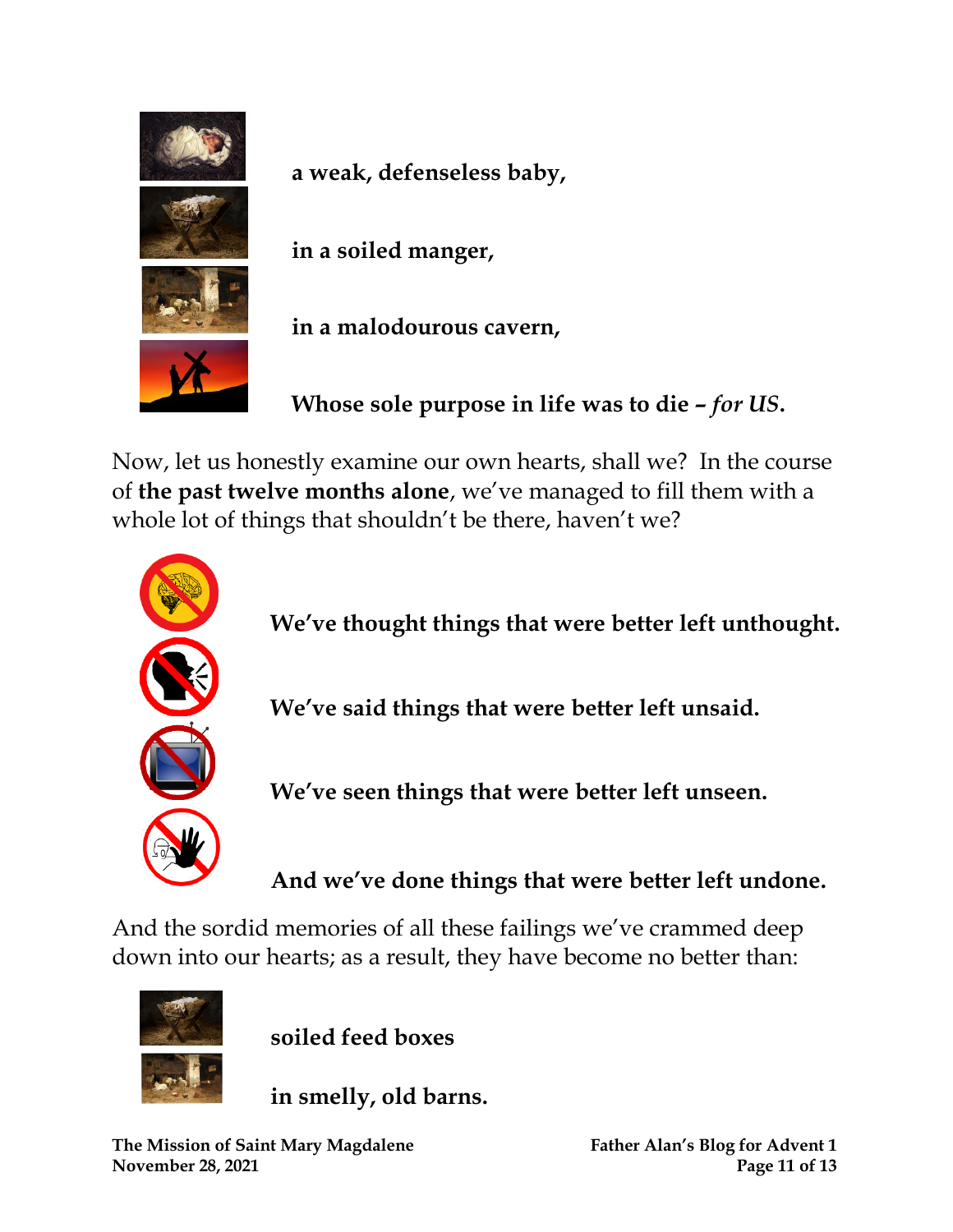So, let us, "with one accord", fall down on our knees and – with all the gratitude we can muster – heartily thank Almighty God that 2,000 years ago He chose to be born in a feeding-box.

And while we're down there, let us, with upraised hands, joyfully praise Him, fully knowing that today He still chooses to be born there, so that we – sinners all – might be **reborn**.



Therefore, this "First Sunday in Advent", this very first day of the **"New (Church) Year"**:

Let us resolve to prepare the "mangers of our hearts" to receive our Lord and Saviour Jesus Christ – whether again, or for the first time.

And let us ask the "God of the Second Chance" for a divine "do-over", and clean out, with His Omnipotent help, all the garbage that we've collected during this past year that pollutes us and weighs us down.

Truly, then, let us each seek a Holy "make-over",

To be cleansed by the "God of the Second Chance",



**And to be made READY.**

For He is coming back – and soon.

*"Come Lord Jesus, come quickly."*